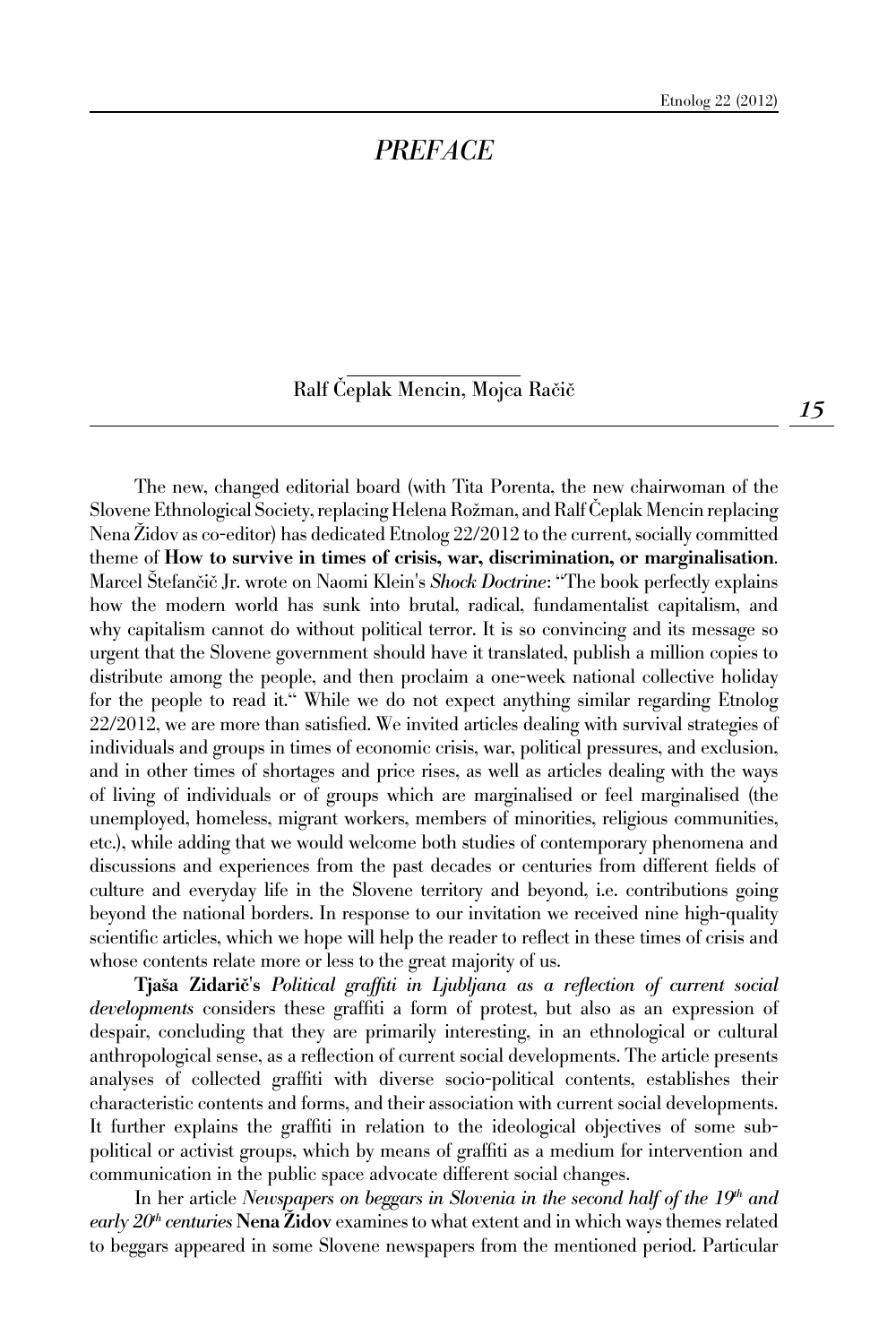attention is dedicated to writings on the attitude to beggars, the responsibilities of the local communities for the care of beggars, proposals to restrict marriage between them, and their dying. The image created by the newspapers is then partly compared to the historical and ethnological literature and sources on beggars in the mentioned period. We can only hope that the issues the article discusses will not become equally topical in our times.

The article *Recipes and tips for times of crisis* by Maja Godina Golija describes various food practices and substitutes, especially during the First World War. Food shortages and related famines occurred during the two world wars and partly also during the economic crisis of the early 1930s. The articles presents the publication of the first Slovene cookbook, issued during the First World War, and recipes for preparing ordinary and special dishes in times of crisis or war. This article, too, is quite instructive for our times.

*Reflections of repression in bell ringing and church bells by Mojca Kovačič is a* study of stories and archive sources on the confiscation of bells during the First World War and the post-war repression against bell ringing and chiming in some places in Slovenia. Through historical facts and personal stories she interprets the personal attitude of the Slovenes to religion and politics.

*16*

In the article "*Track suits*"*and* "*orange mugs*"*- "one glance is enough"* Blaž Bajič and Beja Protner establish how the discourse on čefurji fits in the Slovene nationalist discourse on "*southerners"* (*južnjaki* – pejorative expression) that turns it into a mechanism of exclusion. At first glance the descriptions of the clothes, fashion accessories, and behaviour of *čefurji* are innocuous and amusing, but they are merely the superficial side of the discourse on the *čefur* as the *Other* who is different from *Us*. The participants in the discourse interpreted these differences as resulting from the decision of the individuals to belong to the *~efur* subculture, suggesting that their exclusion is their own choice. The knowledge of the Ljubljana students about the appearance of *cefurji* has an orderly, socially constructed form and content, and the authors therefore refer to it as a Foucauldian discourse.

In *"How to be asexual in a heteronormative sexualized society: individual and*  group strategies of coping with a stigma" **Tanja Kovačič** explores a quite different group of excluded people, establishing that homosexuality was removed from the list of mental diseases in 1973, but that asexuality has continued to be considered a pathology to the present day.

People who do not feel sexual desire identify their sexual orientation as asexual. Asexual individuals face discrimination based on their asexuality, and their sexual identity is stigmatised. They therefore use a variety of strategies of coping with the stigma in different contexts.

In her article, entitled *The never-ending post-war* "*reconstruction*"*: Sarajevo between waiting and hoping*, **Alenka Bartulović** takes us to an area that is culturally very different but only 550 km away. The article explores how individuals who declare themselves to be antinationalist Bosnians and Herzegovinians practice hope in post-war Sarajevo, offering insight in different and at times completely opposite practices, which reflect people's longing for a different Bosnian-Herzegovinian future. The post-war, rather unsuccessful rehabilitation of society, based in Bosnia and Herzegovina on the principle of exalting exclusivist affiliation with one of the three constituent nations, has led to anger and disappointment in Sarajevo, but besides despair it has also produced hopes for a better future. The article shows that the principal target of the criticism of Sarajevo's people is the inability to construct a "normal life" within the framework of a dysfunctional "non-existing state". Here we may comment that every similarity is just coincidence ... or maybe not.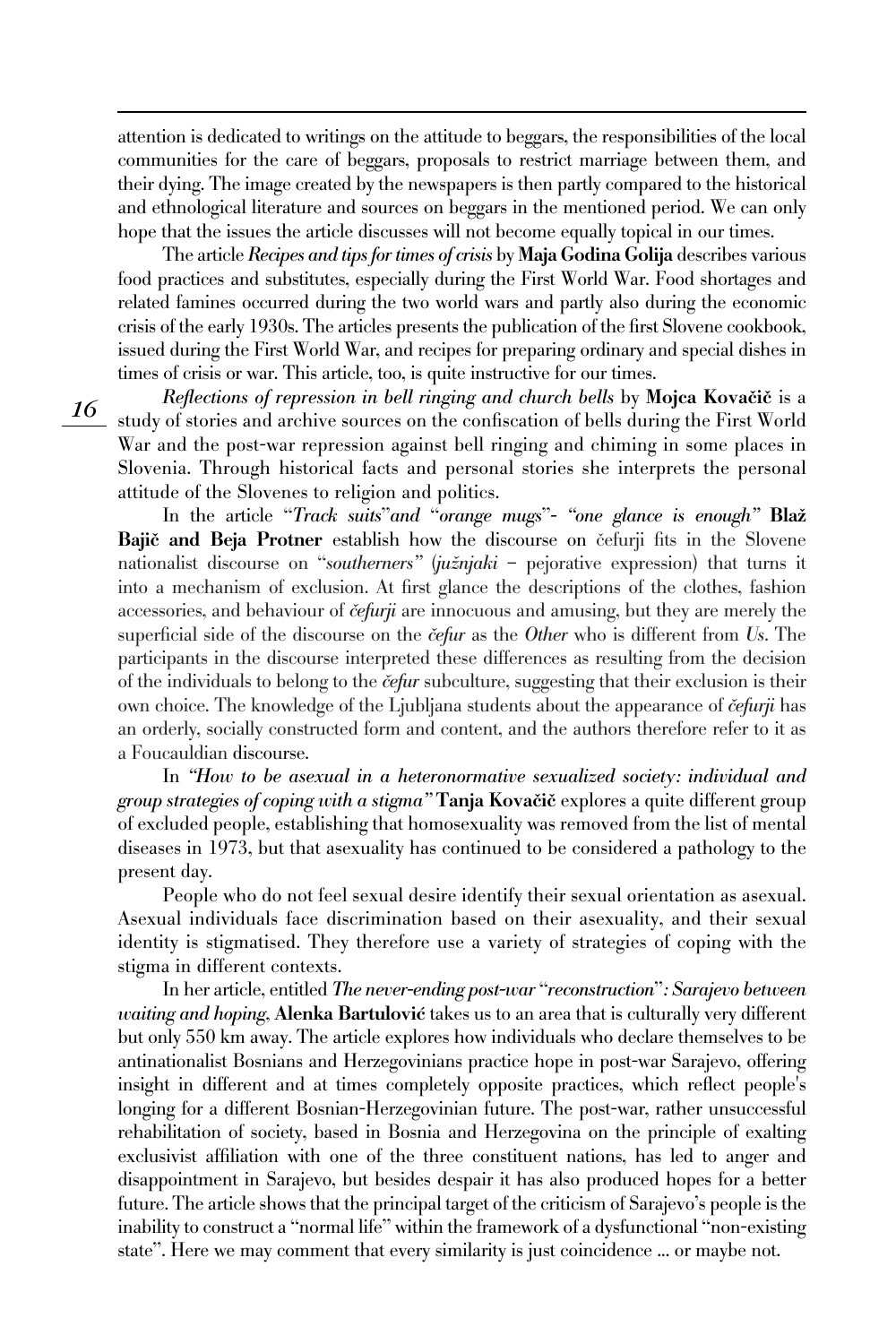In her article *A struggle within a struggle: women and Zapatism* Špela Alič takes us far away to the other end of the world, to the federal state of Chiapas in Mexico, Central America, where the Zapatist insurgence resulted from centuries of oppression of the indigenous Mayan inhabitants, who saw rebellion as the only way for the survival of traditional communities in a capitalist world. Through the autonomy they have established and live from day to day and through autonomous education, health care, gathering places (*Caracoles*) and Councils of Good Government (*Juntas de Buen Gobierno*) they inspire the insurgent population, struggling against the vice of neoliberalism which relentlessly drives the poor into even worse poverty in order to make the few rich even richer. Slowly but tenaciously they are building a new world, building it from the bottom up - a world that includes instead of excluding. Within this struggle another struggle takes place – that of women. Traditionally their role is that of mothers and homemakers. With the uprising of the Zapatistas they were finally able to raise their voice and present their suffering to the world.

The article of Anette Rein, the former director of the Museum der Weltkulturen in Frankfurt am Main, *Competences and responsibilities of ethnographic museums as global actors*, published in Slovene and English, moves us to the field of so-called engaged ethnology/cultural anthropology and engaged/inclusive ethnographic museums. Through the history of ethnographic museums and examples of exhibitions, the article describes how the perspective of the "Other" has changed from a relational approach into one of the "Others". The article starts with the central issues of exhibiting ethnographic objects. Museums either reduce objects to works of art in line with the Western concept or present their contexts in accordance with the analysis of their curators. The description of the three steps of musealization shows how every museum object is fragmented. The article concludes with an appeal to ethnographic museums to embrace their political responsibility.

As much as the first section of Etnolog reflects only a part of contemporary scientific reflection on the chosen theme, Museum News reflects only part of all that took place last year and this year in the SEM and in the wider museum field.

It is hard to believe that 50 years have passed since the death of the former director of the Ethnographic Museum Boris Orel, because the material collected at the time of his, Orel's teams, is increasingly "alive" since it has been published on the Internet. We honour his memory by publishing Barbara Sosič's interview with the former curator Fanči Sarf, who vividly remembers the pioneer times of field and museum work during Orel's directorship.

September saw the end of the great visiting exhibition *Orinoco - The Indians of the Amazon rainforest in* the SEM, which for nearly a year and a half attracted and fascinated numerous visitors. Most of the credit for acquiring and staging the exhibition certainly goes to Nina Zdravič Polič, who once more presents the exhibition but also takes us behind the scenes of this very demanding project.

In previous volume of Etnolog Janja Zagar already drew attention to the living nature of the second permanent exhibition *I, we and others: images of my world*. In this volume she presents the personal exhibitions of the museum's visitors, inspired by the permanent exhibition and staged under the common title *My life, my world*.

This year marks the end of the second year of the SEM's participation in the international project Carnival King of Europe II. The three representatives of our museum who participated in the project, Adela Pukl, Nadja Valentinčič Furlan and Nena Židov, briefly introduce the project's first and second phases and the SEM's contribution to its second phase.